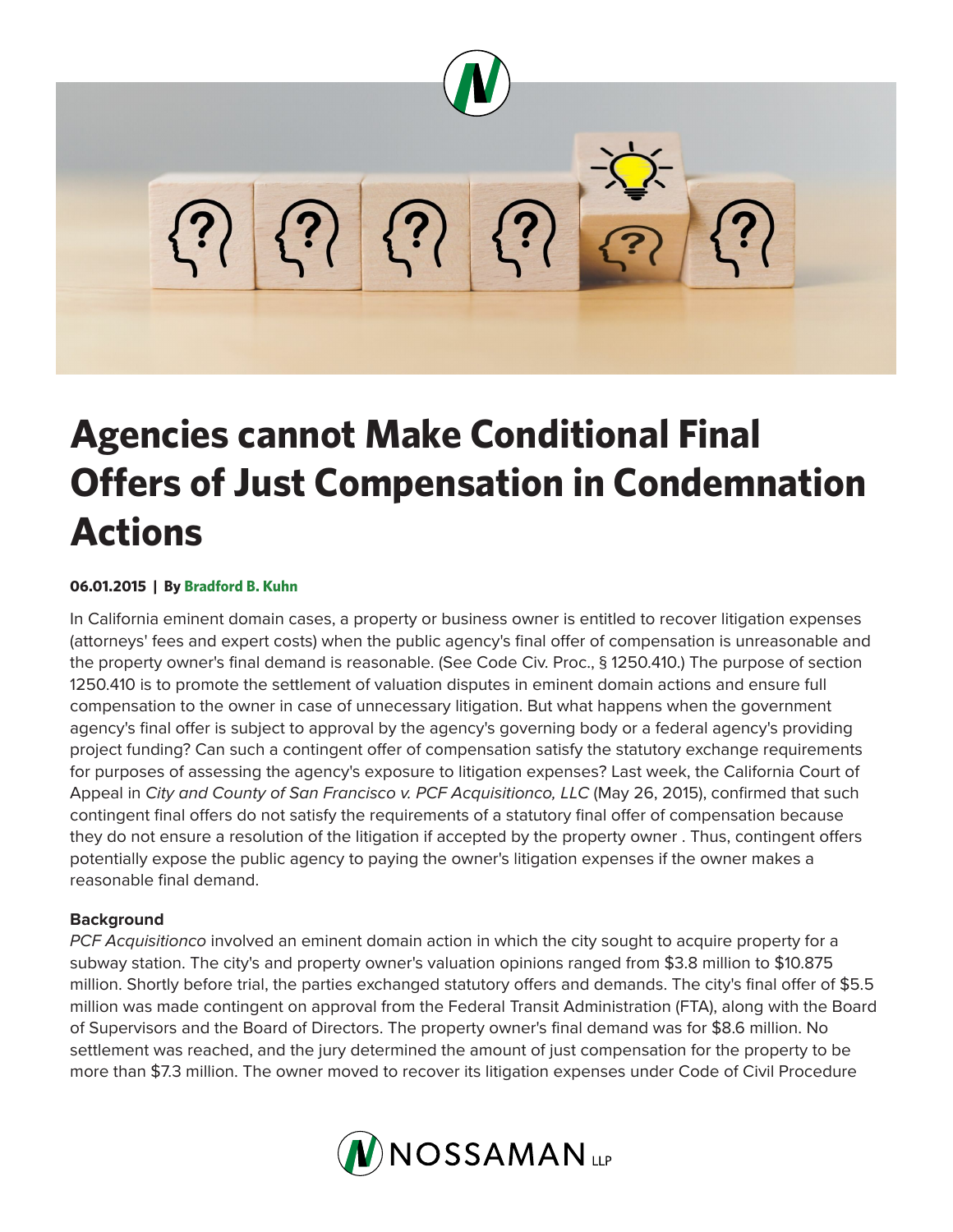#### section 1250.410.

In assessing whether or not a public agency is liable for the owner's litigation expenses, the court analyzes the parties' statutory final offer and final demand made 20 days before trial to determine if the agency was unreasonable and the property owner was reasonable under Code of Civil Procedure section 1250.410. Although section 1250.410 does not provide guidance or define "reasonableness," the court will consider the difference between the final demand or offer and the compensation awarded, the percentage difference between the demand or offer and the award, and the good faith, care, and accuracy with which the demand or offer was calculated.

Here, the trial court denied the property owner's motion for litigation expenses, concluding that the city's offer was reasonable. The court reasoned that the city was not "unyielding" in making its offer; it considered the owner's appraisal and the risks of trial, and made an offer that exceeded its own appraisal by 60%. The court did not address whether the city's final offer of compensation was unreasonable because of its approval contingencies.

### **Court of Appeal**

On appeal, the Court focused on whether section 1250.410 is satisfied if the agency's final offer is contingent upon the approval of its governing body or other agencies. The Court found that a contingent offer did not meet the legislative purpose of ensuring an end to the litigation, and therefore could not be considered reasonable. The Court explained that the Legislature did not intend for a property owner to "choose between entering into an uncertain and contingent bargain or risk losing any chance of recovering its litigation expenses if it proceeds to trial."

The Court relied on prior case law concluding that a public agency's final offer of compensation, subject to the right to appeal, was unreasonable as a matter of law, and concluded that the city's final conditional offer suffered from the same basic flaw because the settlement would be invalidated if the FTA, the Board of Supervisors, or the Board of Directors declined to approve the offer. The Court noted that there were no assurances that these approvals would be forthcoming, or that the offer encompassed a binding settlement. The Court concluded that the City's offer, therefore, was not an offer at all.

As a result, the Court held that the City's final offer was unreasonable for purposes of section 1250.410, and remanded the case to the trial court to determine the amount of litigation expenses to be awarded (since there was no real argument that the owner's final offer was reasonable).

#### **Conclusion**

In light of this decision, it is important for government agencies to plan ahead and ensure that all necessary approvals are made prior to making a final pre-trial settlement offer pursuant to section 1250.410; otherwise, a contingent offer may be found unreasonable. Given the short period of time between the parties' exchange of lists of expert witnesses and appraisals, and the date upon which final settlement offers are exchanged, this timing becomes increasingly difficult where federal funding is involved and FTA or FHWA approval is necessary, or where Boards or City Councils do not meet frequently.

Expert reports are typically exchanged 90 days before trial, and the statutory final offer and demand takes place 20 days before trial. Often, it takes several weeks – or even a month or more -- to schedule multiple expert depositions. Meanwhile, Board meetings may take place only once or twice a month, and items need to be placed on agenda calendars well in advance, leaving little time to complete expert discovery and